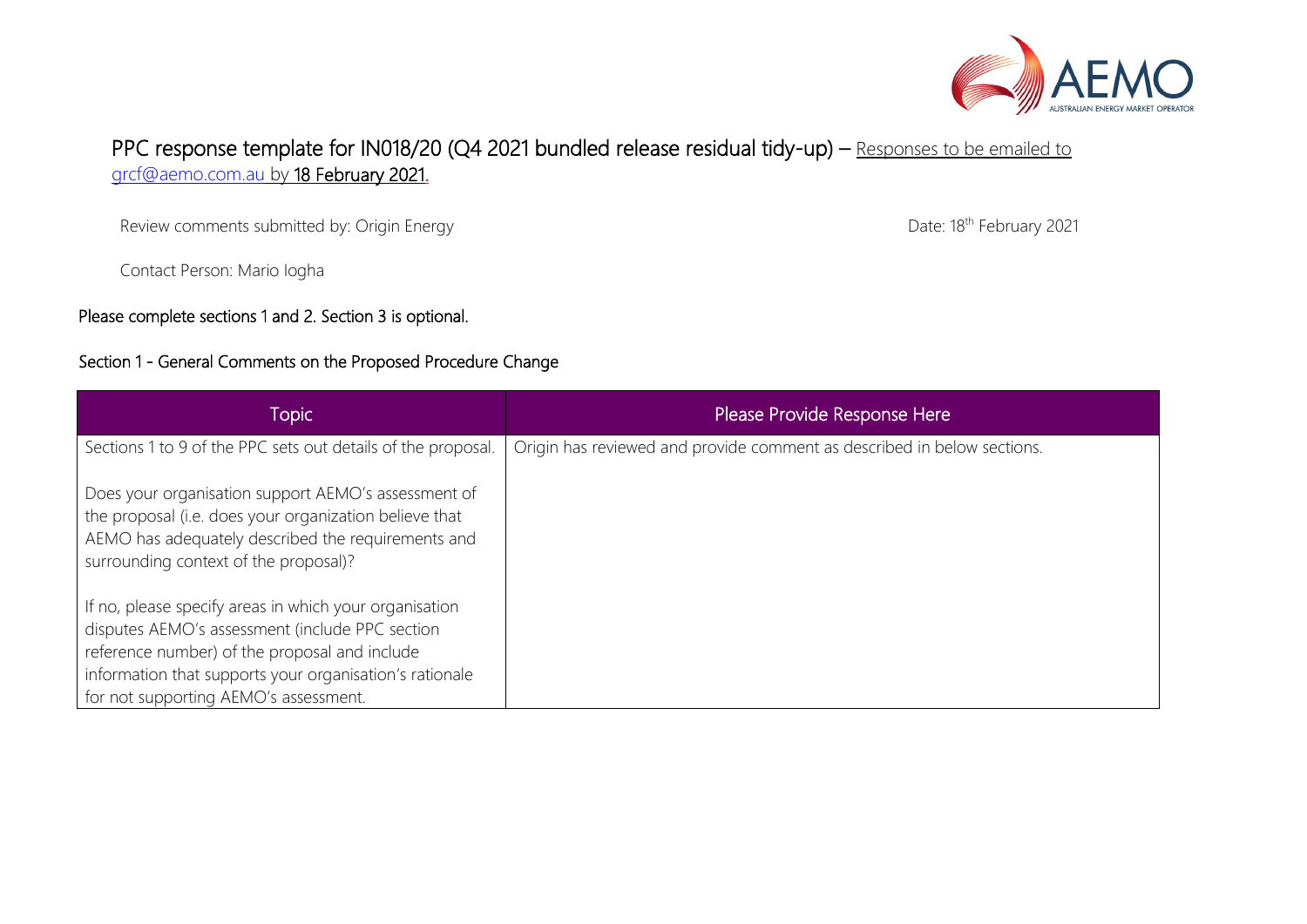

## Section 2 – Comments on the changes described in Section 3 of the Proposed Procedure Change

|                                                                   |                                                                                                                                                                                                                                                                                                                                                       | *** Participants are to complete the relevant columns below in order to record their response.*** |                                     |
|-------------------------------------------------------------------|-------------------------------------------------------------------------------------------------------------------------------------------------------------------------------------------------------------------------------------------------------------------------------------------------------------------------------------------------------|---------------------------------------------------------------------------------------------------|-------------------------------------|
| Section of PPC                                                    | Issue / Comment                                                                                                                                                                                                                                                                                                                                       | Proposed text<br>Red strikeout means delete and<br>blue underline means insert                    | <b>AEMO Response</b><br>(AEMO only) |
| Section 3.1: Delete<br>T71 transaction                            | In principle Origin acknowledges the removal of<br>Transaction 71 and the requirements for a six-month<br>refresh. Origin is keeping an open mind to feedback<br>participants may have as part of this consultation on<br>the benefits T71 may have for their organisation.<br>Origin will assess this feedback once AEMO prepares<br>the IIR report. |                                                                                                   |                                     |
|                                                                   |                                                                                                                                                                                                                                                                                                                                                       |                                                                                                   |                                     |
| Section 3.2: Delete<br>T72 "Update to Meter<br>Route" transaction | Noted - removal of Transaction 72 and can be<br>amended to implement the changes to CDN and<br>CDR.                                                                                                                                                                                                                                                   |                                                                                                   |                                     |
|                                                                   |                                                                                                                                                                                                                                                                                                                                                       |                                                                                                   |                                     |
|                                                                   |                                                                                                                                                                                                                                                                                                                                                       |                                                                                                   |                                     |
| Section 3.3: Add<br>event codes for<br>CDN/CDR                    |                                                                                                                                                                                                                                                                                                                                                       |                                                                                                   |                                     |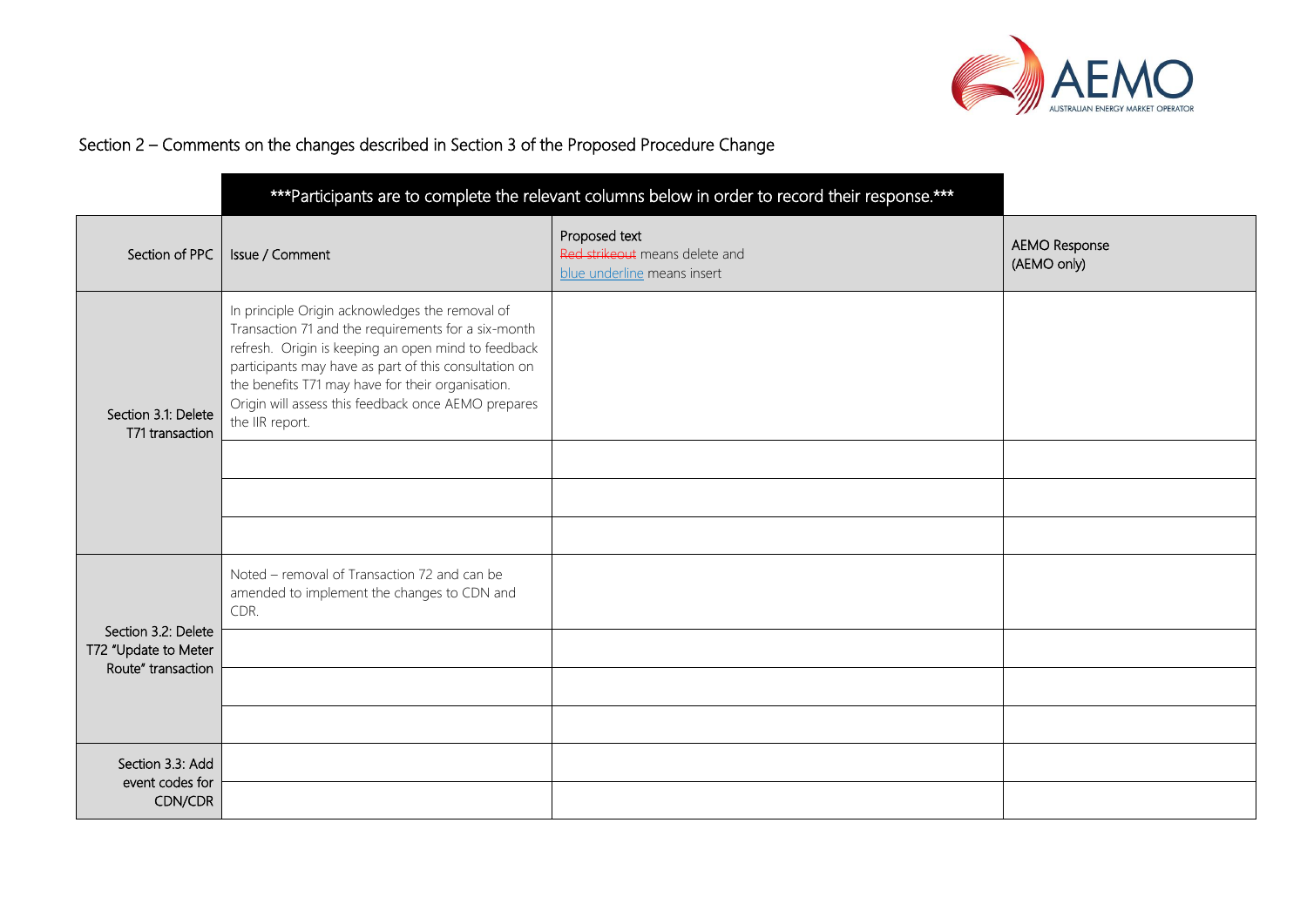| Section 3.4: Reword<br>clause 4.6.2                         | Origin support the inclusion of this drafting clause to<br>provide clarity.                                                                                                                                                                                                                                                                                                                                                                                                                                                                                                                                                                                                                                                                                                                                                                                                                 |                                                                                                                                                                                                                                                                                                                                                                                                                                          |  |
|-------------------------------------------------------------|---------------------------------------------------------------------------------------------------------------------------------------------------------------------------------------------------------------------------------------------------------------------------------------------------------------------------------------------------------------------------------------------------------------------------------------------------------------------------------------------------------------------------------------------------------------------------------------------------------------------------------------------------------------------------------------------------------------------------------------------------------------------------------------------------------------------------------------------------------------------------------------------|------------------------------------------------------------------------------------------------------------------------------------------------------------------------------------------------------------------------------------------------------------------------------------------------------------------------------------------------------------------------------------------------------------------------------------------|--|
| Section 3.5: Align<br>data dictionary with<br>aseXML schema | Origin acknowledges that clarification is needed<br>regarding how certain aseXML schema elements<br>were to be used (e.g. the<br>"ManagementContactDetail" aseXML schema<br>element allows for any number of phone numbers to<br>be provided, but the build pack allows for at most<br>two).<br>Origin recommends a review of the wording<br>proposed in the allowable values within the BP3 B2B<br>Systems Interface definitions and FRC B2B Systems<br>Interface Definitions:<br>For example:<br>-CustomerEmailAddress<br>-ManagementContactDetail/EmailAddress<br>-ManagementContactDetail/ PhoneNumber 1<br>-ManagementContactDetail/ PhoneNumber 2<br>The wording states that 'at most" one/two must be<br>provided. This can imply, for example, that at least 2<br>email address must be provided. It doesn't<br>necessarily read that only up to 2 email address can<br>be provided | Below wording is an example for Phone number Allowable values. Similar<br>wording should be in place for other allowable values.<br>While the aseXML schema allows for any number of phone numbers to be<br>provided, at most two must be provided under the Build Pack constraints.<br>While the aseXML schema allows for any number of phone numbers to be<br>provided, a maximum of two is permitted under the Build Pack constraints |  |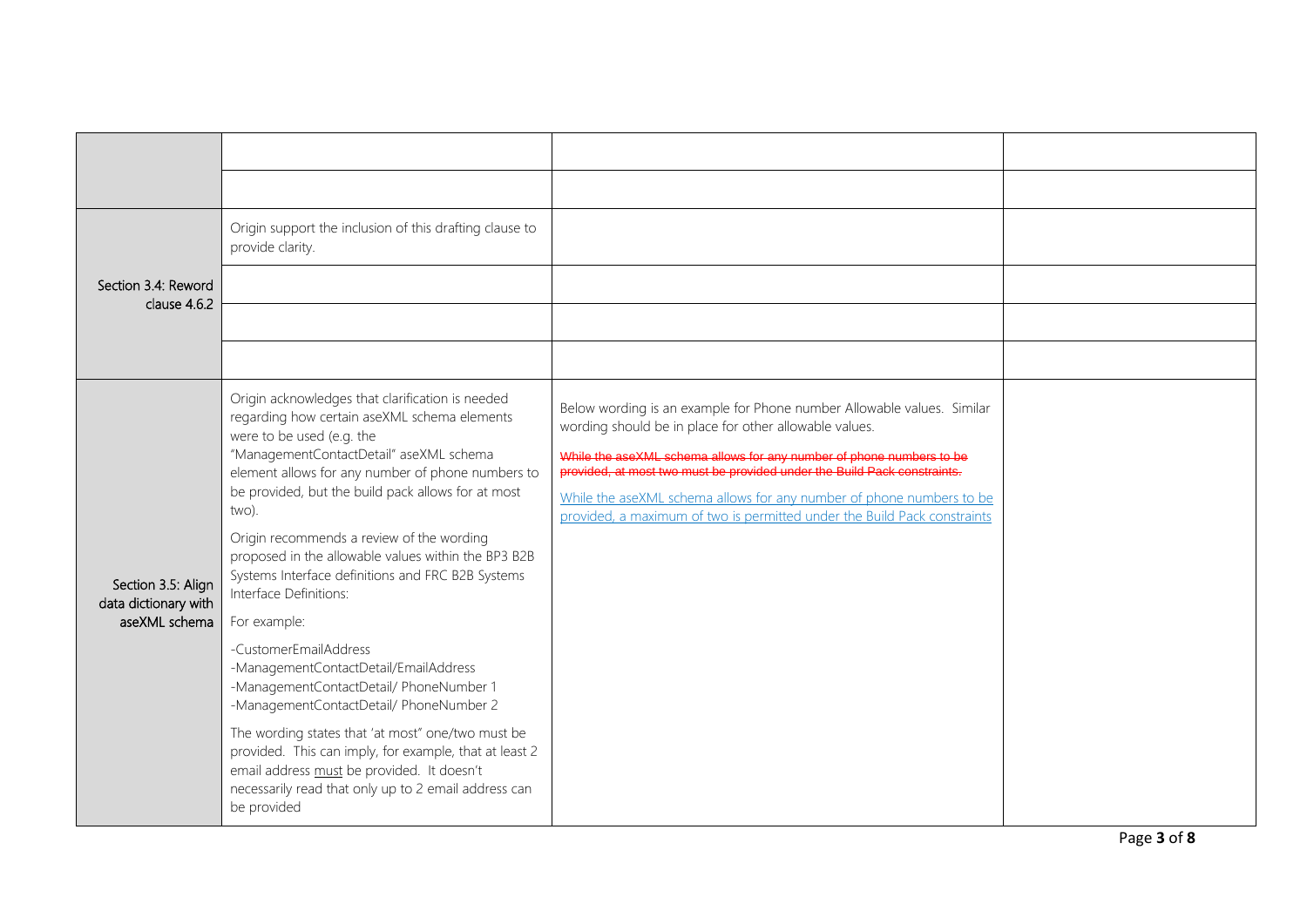| Section 3.6: Manifest                          |       |  |
|------------------------------------------------|-------|--|
| errors and other non-<br>controversial changes |       |  |
|                                                |       |  |
|                                                |       |  |
| Section 3.7: Diagram                           |       |  |
| changes                                        |       |  |
|                                                |       |  |
|                                                | Noted |  |
| Section 3.8:                                   |       |  |
| CustomerTitle<br>element                       |       |  |
|                                                |       |  |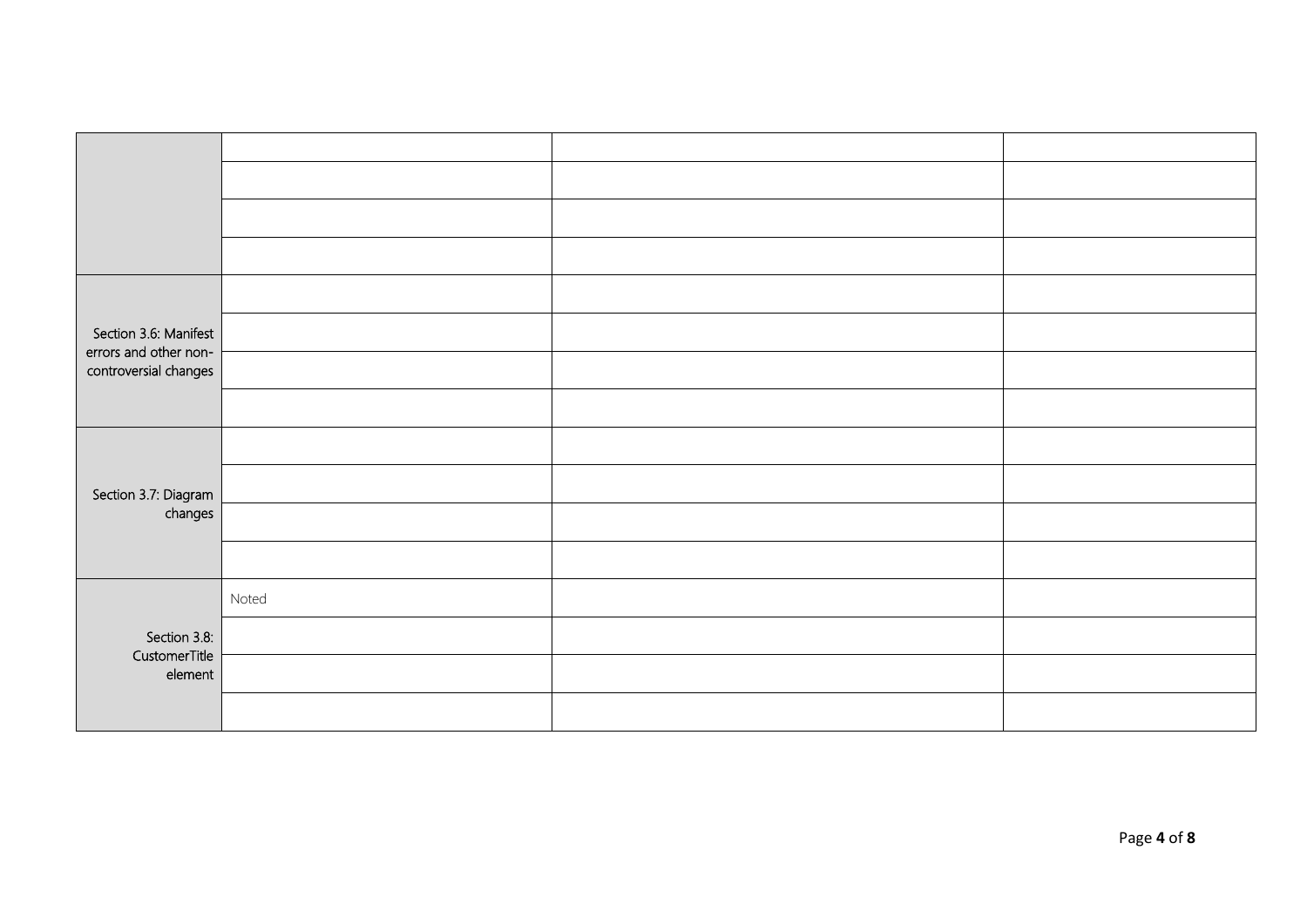

## Section 3 – Corrections to typographical or administrative errors in collating the documents

|                                                    |                                                    | *** Participants are to complete the relevant columns below in order to record their response.*** |                                     |
|----------------------------------------------------|----------------------------------------------------|---------------------------------------------------------------------------------------------------|-------------------------------------|
|                                                    | Ref #1 - B2B Service Order Specifications - Part 1 |                                                                                                   |                                     |
| RMP Clause #                                       | Issue / Comment                                    | Proposed text<br>Red strikeout means delete and<br>blue underline means insert                    | <b>AEMO Response</b><br>(AEMO only) |
|                                                    |                                                    |                                                                                                   |                                     |
|                                                    |                                                    |                                                                                                   |                                     |
| Ref #2 - B2B Service Order Specifications - Part 2 |                                                    |                                                                                                   |                                     |
|                                                    |                                                    |                                                                                                   |                                     |
|                                                    |                                                    |                                                                                                   |                                     |
|                                                    |                                                    | Ref #3 - Spec Pack FRC B2B System Interface Definitions                                           |                                     |
|                                                    |                                                    |                                                                                                   |                                     |
|                                                    |                                                    |                                                                                                   |                                     |
| Ref #4 - Gas Interface Protocol (NSW-ACT)          |                                                    |                                                                                                   |                                     |
|                                                    |                                                    |                                                                                                   |                                     |
|                                                    |                                                    |                                                                                                   |                                     |
| Ref #5 - Gas Interface Protocol (Queensland)       |                                                    |                                                                                                   |                                     |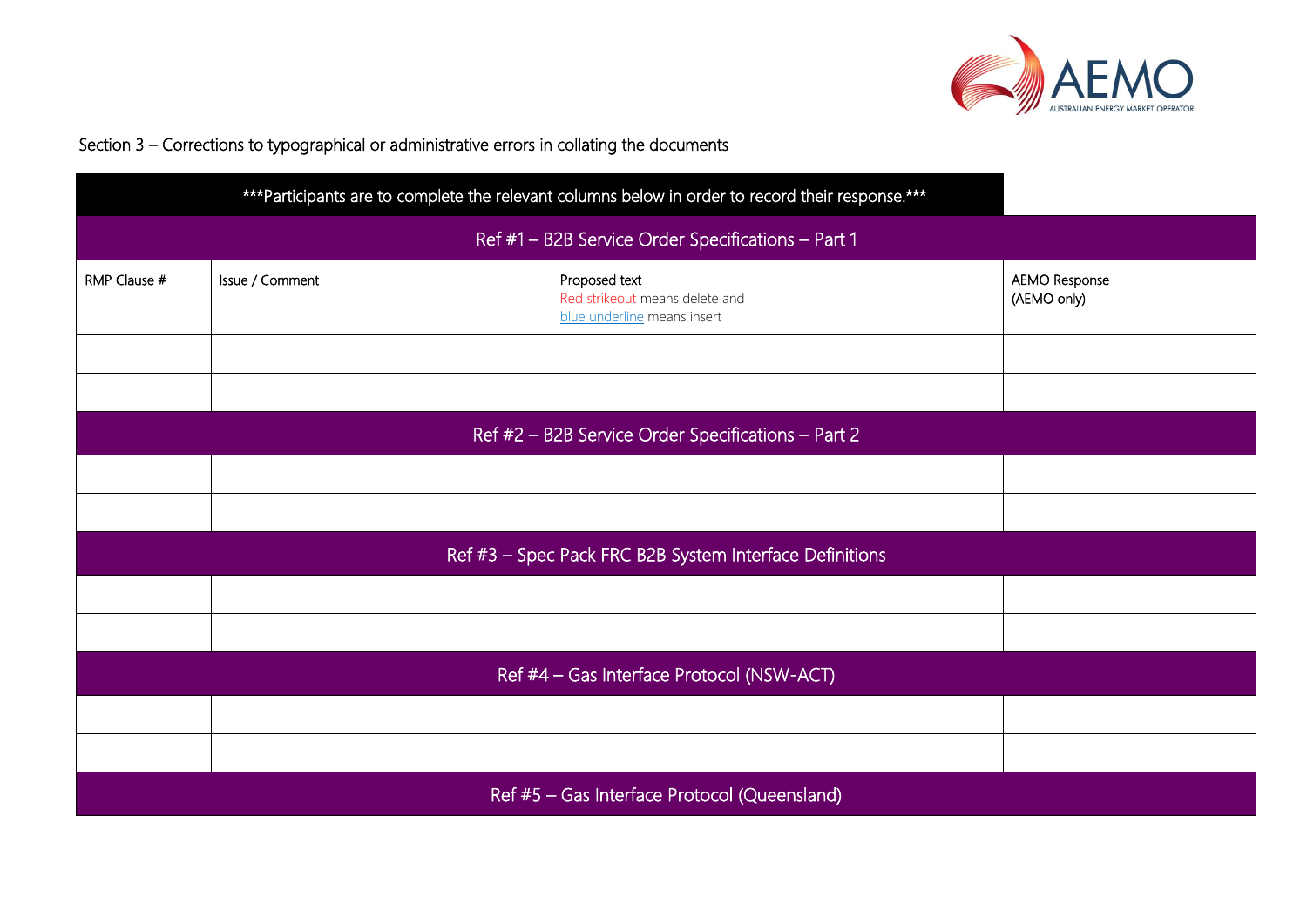|                                                   |                                                    | Ref #6 - Gas Interface Protocol (Victoria) |  |
|---------------------------------------------------|----------------------------------------------------|--------------------------------------------|--|
|                                                   |                                                    |                                            |  |
|                                                   |                                                    |                                            |  |
|                                                   |                                                    | Ref #7 - PBP 1 - Process Flow Diagrams     |  |
|                                                   |                                                    |                                            |  |
|                                                   |                                                    |                                            |  |
|                                                   | Ref #8 - PBP1 - Process Flow Table of Transactions |                                            |  |
|                                                   |                                                    |                                            |  |
|                                                   |                                                    |                                            |  |
|                                                   | Ref #9 - PBP 1 - CSV Data Format Specification     |                                            |  |
|                                                   |                                                    |                                            |  |
|                                                   |                                                    |                                            |  |
| Ref #10 - PBP3 - B2B System Interface Definitions |                                                    |                                            |  |
|                                                   |                                                    |                                            |  |
|                                                   |                                                    |                                            |  |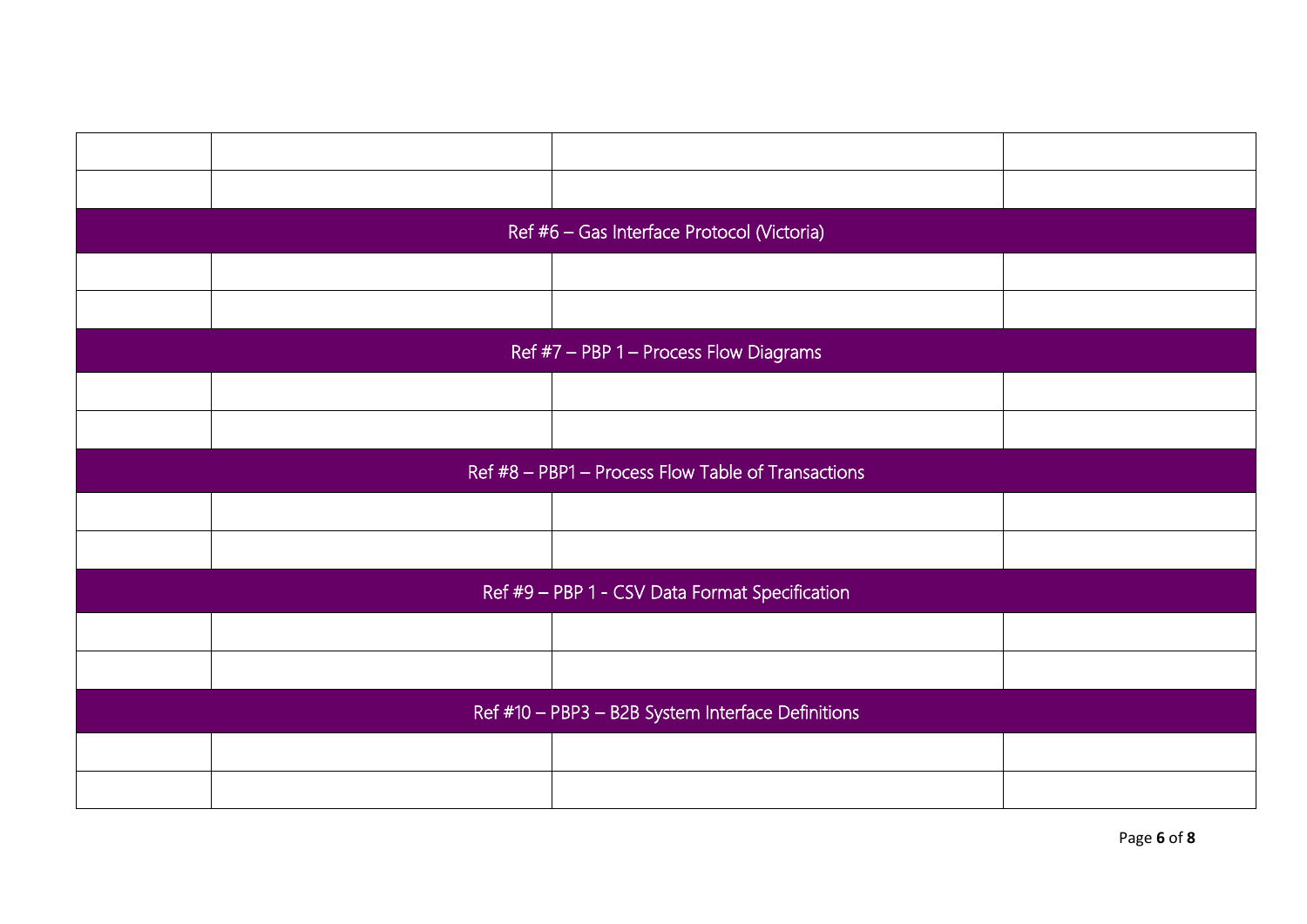| Ref #11 - PBP5 - NSW-ACT Specific Build Pack        |  |  |  |
|-----------------------------------------------------|--|--|--|
|                                                     |  |  |  |
|                                                     |  |  |  |
| Ref #12 - PBP6 - NSW-ACT (Wagga Wagga and Tamworth) |  |  |  |
|                                                     |  |  |  |
|                                                     |  |  |  |
| Ref #13 - Specification Pack Usage Guide            |  |  |  |
|                                                     |  |  |  |
|                                                     |  |  |  |